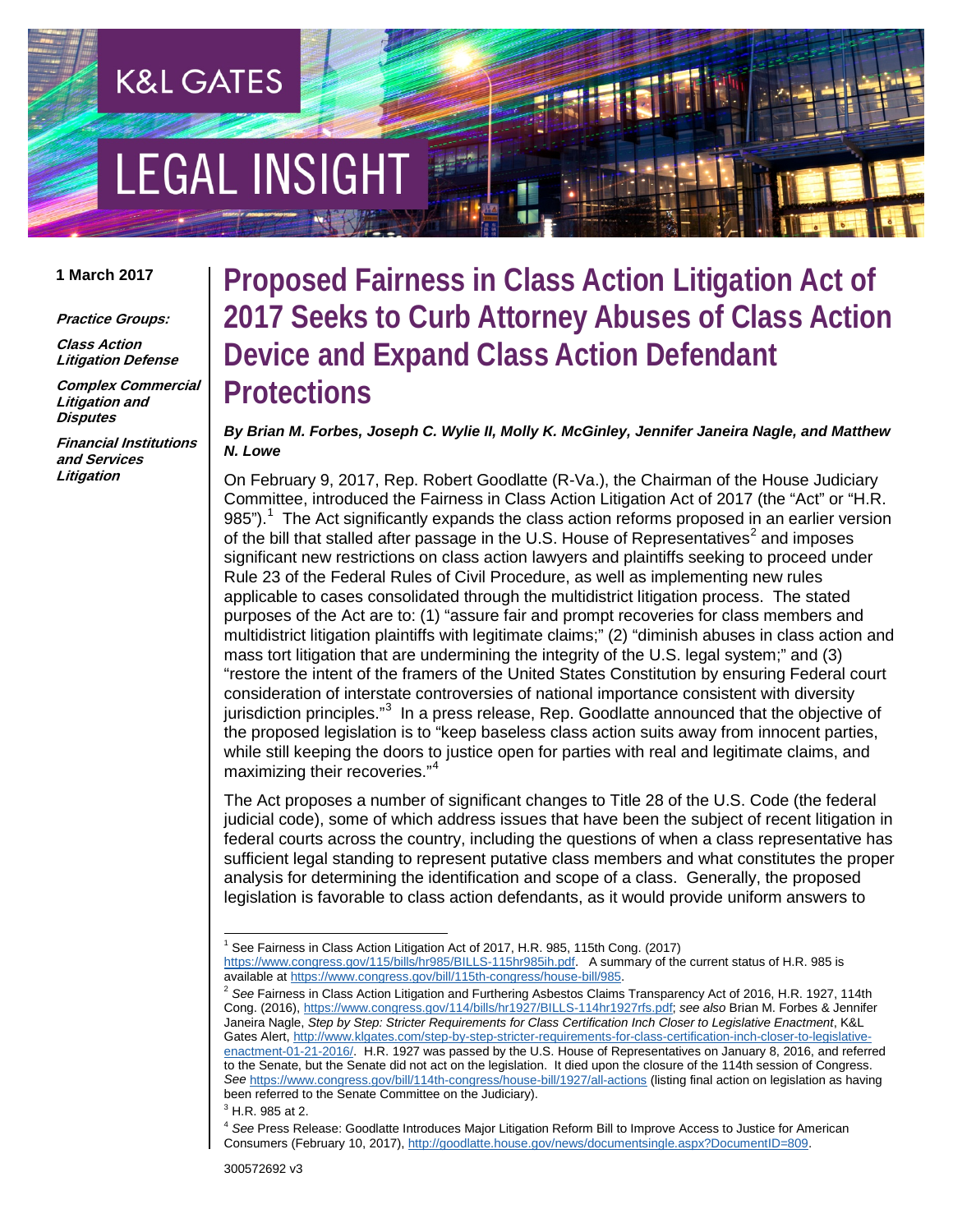### **Proposed Fairness in Class Action Litigation Act of 2017 Seeks to Curb Attorney Abuses of Class Action Device and Expand Class Action Defendant Protections**

these highly contested questions and strengthen protections against abusive class action practices by, among other things: requiring that class counsel and putative class representatives disclose conflicts of interest; prohibiting discovery during the pendency of motions to dismiss; adding procedural requirements to Rule 23 to ensure that class actions are manageable; imposing reasonable limits on attorney fee awards; and changing certain rules applicable to cases that become part of multidistrict litigation.

#### **Class Action Procedures**

H.R. 985 includes heightened requirements for issuance of an order granting certification of a class. Specifically, in addition to the traditional commonality and typicality requirements of Rule 23, the Act would require that, in class actions seeking monetary relief for personal injury or economic loss, a party seeking certification of a class "affirmatively demonstrate" that each proposed class member "suffered the same type and scope of injury as the named class representative"<sup>[5](#page-1-0)</sup> and that a court may only certify a class under Rule 23(c)(1) if, after a "rigorous analysis of the evidence presented," this requirement has been met.<sup>[6](#page-1-1)</sup> These provisions, if enacted, should help to ensure that similarly aggrieved class members are not short-changed for the benefit of those who should not rightfully be included in a class.

The Act also would establish a nationwide ascertainability requirement for certification of a class, requiring that classes be "defined with reference to objective criteria" and that class counsel "affirmatively demonstrate[] that there is a reliable and administratively feasible mechanism" to identify class members and distribute monetary relief.<sup>[7](#page-1-2)</sup> This change would resolve a recent split among the federal Circuit Courts of Appeal as to whether plaintiffs must prove ascertainability (also known as "administrative feasibility") to have a class certified under Rule 23(b)(3) and would do so in favor of requiring plaintiffs to prove this element for class certification.<sup>[8](#page-1-3)</sup>

And in an effort to prevent "trial lawyers from using incestuous, litigation-factory arrangements to gin up lawsuits," as Rep. Goodlatte put it,  $9 + R$  $9 + R$ . 985 would require putative class action complaints to include numerous disclosures to uncover and prohibit what the bill deems "conflicts of interest" between class counsel and class representatives. Putative class action complaints would be required to: (1) state whether any named plaintiff is a relative of, present or former employee of, or present or former client of (other than with respect to the current class action) class counsel, or has any contractual relationship with class counsel (other than with respect to the current class action);<sup>[10](#page-1-5)</sup> (2) describe "the circumstances under which each class representative or named plaintiff agreed to be

<span id="page-1-4"></span><sup>9</sup> *See* Press Release: Chairman Goodlatte Statement on H.R. 985, the Fairness in Class Action Litigation Act (February 15, 2017)[, https://judiciary.house.gov/press-release/chairman-goodlatte-statement-h-r-985-fairness-class-action-litigation](https://judiciary.house.gov/press-release/chairman-goodlatte-statement-h-r-985-fairness-class-action-litigation-act/)[act/.](https://judiciary.house.gov/press-release/chairman-goodlatte-statement-h-r-985-fairness-class-action-litigation-act/)

 <sup>5</sup> *Id.* at 3.

<span id="page-1-2"></span><span id="page-1-1"></span><span id="page-1-0"></span><sup>6</sup> *Id.*

<sup>7</sup> *Id.* at 4.

<span id="page-1-3"></span><sup>&</sup>lt;sup>8</sup> Compare Briseno v. ConAgra Foods, Inc., 844 F.3d 1121, 1123 (9th Cir. 2017) (holding that "[a] separate administrative feasibility prerequisite to class certification is not compatible with the language of Rule 23" and citing cases from Sixth, Seventh, and Eighth Circuits purportedly reaching the same holding), *with* Byrd v. Aaron's Inc., 784 F.3d 154, 163 (3d Cir. 2015) ("A plaintiff seeking certification of a Rule 23(b)(3) class must prove by a preponderance of the evidence that the class is ascertainable.").

<span id="page-1-5"></span> $10$  H.R. 985 at 3. The Act adopts the definition of "relative" set forth in 5 U.S.C. § 3110(a)(3), which includes: "father, mother, son, daughter, brother, sister, uncle, aunt, first cousin, nephew, niece, husband, wife, father-in-law, mother-in-law, son-in-law, daughter-in-law, brother-in-law, sister-in-law, stepfather, stepmother, stepson, stepdaughter, stepbrother, stepsister, half brother, or half sister."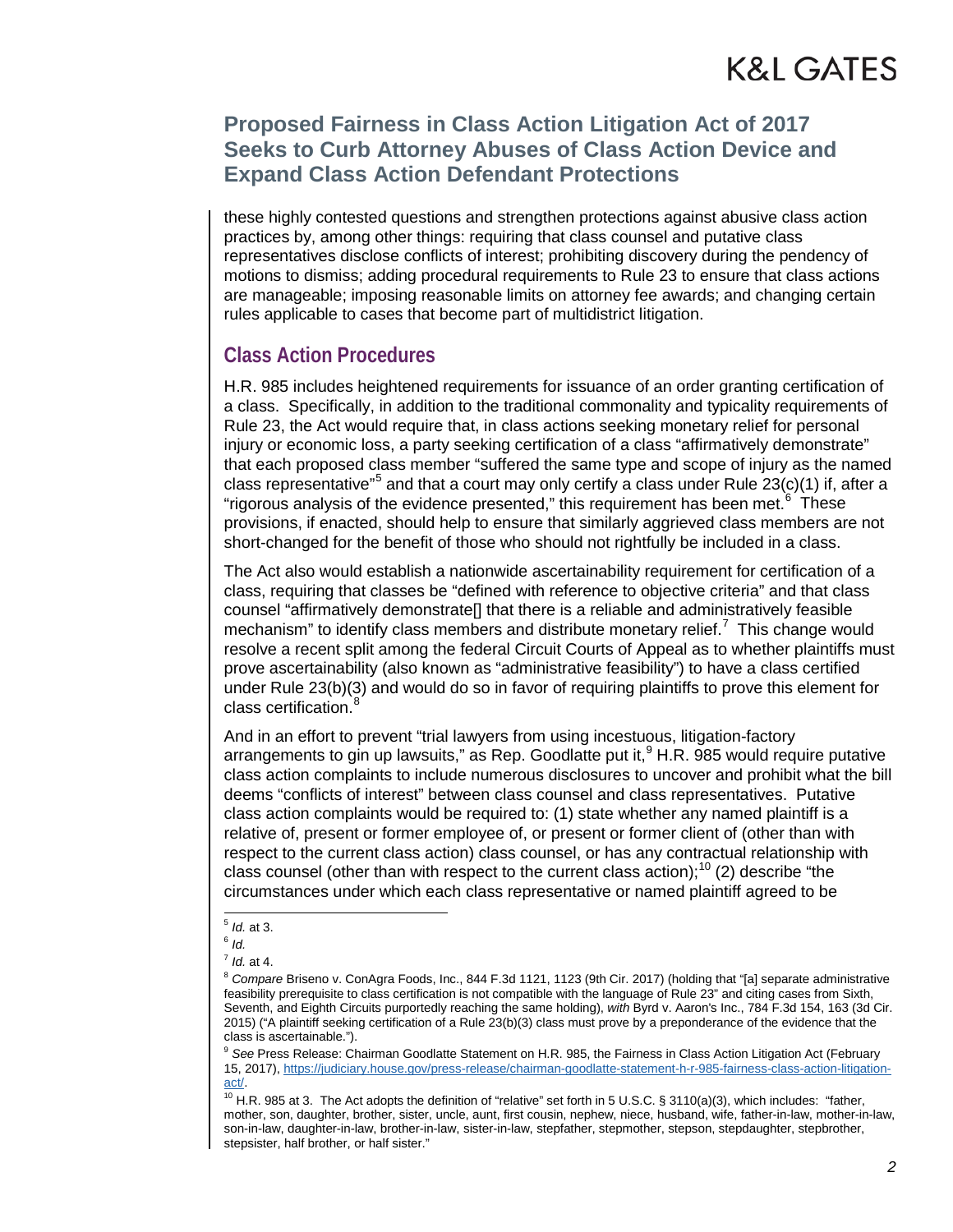### **Proposed Fairness in Class Action Litigation Act of 2017 Seeks to Curb Attorney Abuses of Class Action Device and Expand Class Action Defendant Protections**

included in the complaint;"<sup>[11](#page-2-0)</sup> and (3) "identify any other class action in which any proposed class representative or named plaintiff has a similar role." The Act would prohibit courts from granting certification in any cases where such "conflicts" exist.<sup>[12](#page-2-1)</sup> Notably, this addition would not only prohibit familial relationships between class representatives and class counsel but would also prohibit prior attorney-client or other contractual relationships between class representatives and class counsel, including serial class representations.

The Act also proposes significant changes to the method and timing of attorneys' fees payments—changes that may make class actions less lucrative for plaintiff's attorneys. The Act would limit an award of attorneys' fees to a "reasonable percentage of any payments directly distributed to and received by class members" and would prohibit fee awards that exceed the total amount of money distributed to class members.<sup>13</sup> The Act would also affect the timing for the determination and payment of attorneys' fees in "a class action seeking monetary relief" such that "no attorneys' fees may be determined or paid … until the distribution of any monetary recovery to class members has been completed."<sup>[14](#page-2-3)</sup> These changes would not only cap the total amount of attorneys' fees but would also link the determination of an award of attorneys' fees to amounts awarded directly to class members—apparently without consideration of any *cy pres* payments or reversionary funds in claims-made settlements. As to class actions seeking "equitable relief," H.R. 985 would limit attorneys' fees to "a reasonable percentage of the value of the equitable relief, including any injunctive relief."[15](#page-2-4)

In addition, prior to any payment of attorneys' fees in connection with the settlement of a class action, class counsel would be required to submit an accounting to the Director of the Federal Judicial Center and the Director of the Administrative Office of the U.S. Courts, detailing, among other things, the total amount paid directly to class members, the average amount paid directly to class members, and each amount paid to any other person.<sup>[16](#page-2-5)</sup> The data would be used to prepare an annual report to the Committee on the Judiciary of the Senate and the House of Representatives summarizing "how funds paid by defendants in class actions have been distributed."<sup>[17](#page-2-6)</sup>

Other noteworthy provisions of the proposed legislation, each of which would help to limit undue pretrial expenses and impose tighter restrictions on class certification, include:

- A requirement that discovery is to be stayed during the pendency of any motion to transfer, motion to dismiss, motion to strike class allegations, or other motion to dispose of the class allegations:  $18$
- A limitation on the use of Federal Rule of Civil Procedure  $23(c)(4)$ , which allows for a class to be certified "with respect to particular issues" to instances where "the entirety of

<span id="page-2-0"></span><sup>&</sup>lt;sup>11</sup> *Id.* at 3–4. Although each of the provisions of the bill will face differing levels of scrutiny, the plaintiffs' bar will most certainly oppose on attorney-client privilege grounds the required disclosure describing the circumstances under which each class representative or named plaintiff agreed to be included in the case.

<sup>12</sup> *Id.* at 4.

<span id="page-2-3"></span><span id="page-2-2"></span><span id="page-2-1"></span><sup>13</sup> *Id.* at 5.

<sup>14</sup> *Id.*

<span id="page-2-4"></span><sup>15</sup> *Id.* at 5–6.

<sup>&</sup>lt;sup>16</sup> *Id.* at 6 (stating that the accounting shall be submitted to the Directors of the Federal Judicial Center and the Administrative Office of the United States Courts).

<span id="page-2-6"></span><span id="page-2-5"></span><sup>17</sup> *Id.* at 6–7.

<span id="page-2-7"></span><sup>18</sup> *Id.* at 7.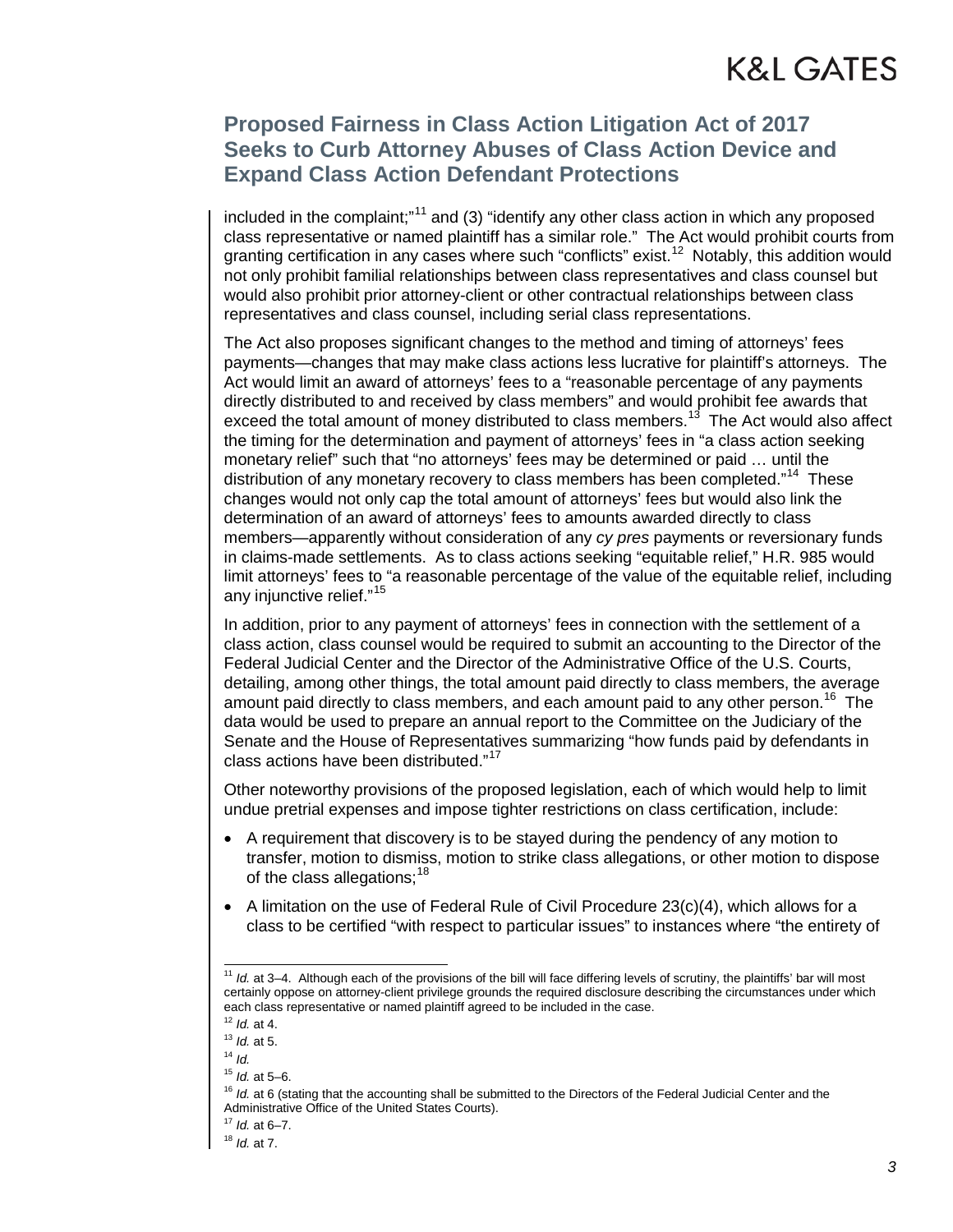### **Proposed Fairness in Class Action Litigation Act of 2017 Seeks to Curb Attorney Abuses of Class Action Device and Expand Class Action Defendant Protections**

the cause of action from which the particular issues arise satisfies all the class certification prerequisites of Rule 23"<sup>[19](#page-3-0)</sup> (in other words, this provision would limit a court's ability to certify certain elements of a cause of action that may be easier to certify, while leaving other issues to be addressed later);

- A requirement that class counsel disclose third-party litigation funding<sup>[20](#page-3-1)</sup> (similar to a requirement recently adopted by the U.S. District Court for the Northern District of California $^{21}$ ); and
- A provision requiring courts of appeals to consider appeals from any order granting or denying certification of a class<sup>[22](#page-3-3)</sup> (such appeals currently may be accepted or rejected at the discretion of the circuit court<sup>23</sup>).

#### **Multidistrict Litigation Procedures**

The proposed amendments to multidistrict litigation ("MDL") procedures would be more limited under H.R. 985, but significant nonetheless. Specifically, the Act includes:

- A requirement that plaintiffs submit evidence of their injury within 45 days of their case being transferred to the multidistrict proceeding; $^{24}$  $^{24}$  $^{24}$
- A limitation on MDLs to pretrial proceedings only, prohibiting the use of MDL procedures for any trial "unless all parties to the civil action consent to trial of the specific case sought to be tried": $25$
- Jurisdiction for appellate courts to consider appeals from orders of a multidistrict proceeding that would "materially advance the ultimate termination of one or more civil actions in the proceeding"[26](#page-3-7) and the creation of a permissive right of appeal (i.e., an appeal that the Circuit Court of Appeals "may accept") for any order in an MDL "granting or denying a motion to remand"; $27$  and
- A provision requiring that plaintiffs in an MDL proceeding must receive 80 percent of any recovery, whether obtained by settlement, judgment, or otherwise, which would limit attorneys' fees to 20 percent of the total recovery.<sup>[28](#page-3-9)</sup>

\*\*\*

Reflecting the inherently divisive nature of any proposed legislation relating to class actions, H.R. 985 has already garnered praise from the defense bar and criticism from the plaintiffs' bar and consumer rights advocates. The legislation has passed the House Judiciary Committee unedited, but may be subject to significant opposition by Democrats as it

 <sup>19</sup> *Id.*

<sup>20</sup> *Id.* at 8.

<span id="page-3-3"></span><span id="page-3-2"></span><span id="page-3-1"></span><span id="page-3-0"></span><sup>21</sup> *See* Standing Order for All Judges of the Northern District of California, Contents of Joint Case Management Statement (Eff. Jan. 17, 2017) ¶ 19[, http://cand.uscourts.gov/filelibrary/373/Standing\\_Order\\_All\\_Judges\\_1.17.2017.pdf.](http://cand.uscourts.gov/filelibrary/373/Standing_Order_All_Judges_1.17.2017.pdf)

 $22$  H.R. 985 at 8 ("A court of appeals shall permit an appeal from an order granting or denying class-action certification under Rule 23 of the Federal Rules of Civil Procedure.").

 $23$  Fed. R. Civ. P. 23(f).

<span id="page-3-5"></span><span id="page-3-4"></span><sup>&</sup>lt;sup>24</sup> H.R. 985 at 10.

<span id="page-3-6"></span><sup>25</sup> *Id.* at 11.

<sup>26</sup> *Id.*

<span id="page-3-9"></span><span id="page-3-8"></span><span id="page-3-7"></span><sup>27</sup> *Id.*

<sup>28</sup> *Id.* at 12.